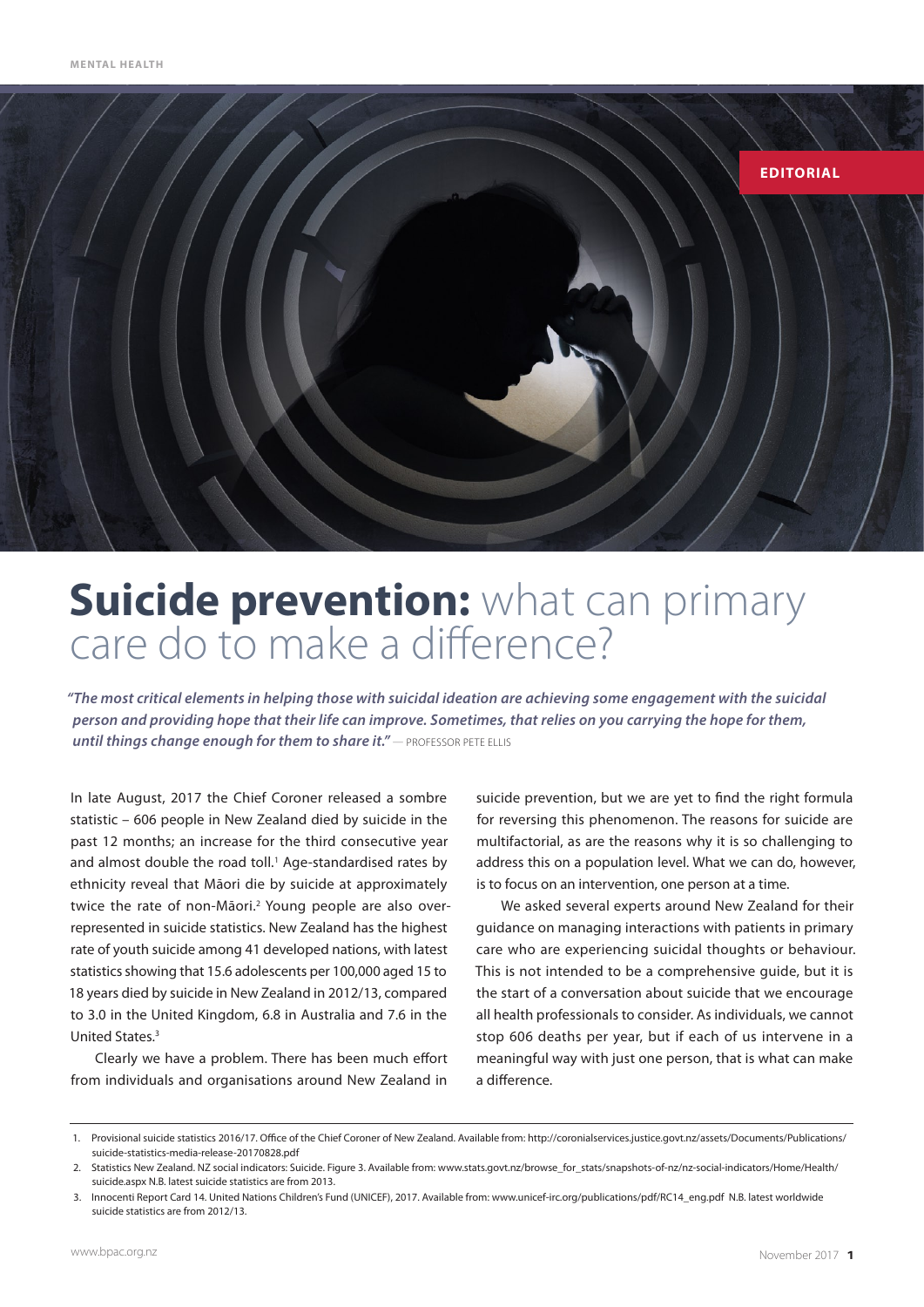## **Raising the issue**

Only a portion of the total number of people who die by suicide are seen in general practice, therefore it is crucial that any opportunity for intervention is acted on. If in the course of a consultation a patient expresses verbally or non-verbally that their mood is low, they should be assessed for suicide risk. This can be done in a formal manner, but it is often best approached as a conversation, using clinical judgement as to how far the questions go. There is no one right way to ask about suicide, and the only wrong way is not to ask at all. The manner and tone of asking is more important than the words used. Be empathic, sensitive and non-judgemental, in a way that invites the patient to share the depth of their concern and despair. Be direct and specific in your questions, leaving no ambiguity about what you are asking. For example:

*"How bad has it got?" "Has it ever been so bad that you have thought about harming yourself in any way?" "Have you thought about ending your life?"*

Questions about the patient's lifestyle, home, relationships, family/whānau, culture, religion/spirituality, education, employment, activities and friends adds important context to understanding their mental wellbeing and distress. Consider other vulnerability factors in their history, such as previous suicidal behaviour or knowing someone who has attempted suicide, mental illness, long-term illness, adverse child experiences, abuse, alcohol or drug misuse.

#### **Assessment tools**

*"Suicide risk assessment has poor predictive accuracy. The better aim is to manage risk, not arrive at a position of certainty about it".* 

— Professor Sunny Collings

Stopping a conversation to administer a formal assessment is likely to be disruptive, but it may be useful to become familiar with such tools to ensure that pertinent information is incorporated into the clinical interview. For example, the SAD PERSONS acronym highlights risk factors for suicide and self-harm (see below); although bearing in mind that most people with these characteristics will not die by suicide and cumulative risk is more important than individual risk factors. The Beck Hopelessness Scale<sup>4</sup> is a validated tool for assessing severity of risk and is recommended in some guidelines. The HEADS assessment tool (see footnote for web link) is a framework for a semi-structured interview for assessing the health and wellbeing of adolescents, including questions about depression and suicide.<sup>5</sup>

#### **SAD PERSONS** acronym: risk factors for self-harm and suicide

- **S**: Sex male
- **A**: Age <19 or >45 years
- **D**: Depression
- **P**: Previous attempt
- **E**: Excess alcohol or substance use
- **R**: Rational thinking loss
- **S**: Social supports lacking
- **O**: Organised plan
- **N**: No spouse
- **S**: Sickness

## **Taking immediate action**

If a patient reveals suicidal thoughts, firstly, make it clear that you would like to help. The next questions should be directed to ascertain their level of:<sup>6</sup>

- **Desire** psychological pain, hopelessness, feeling trapped, feeling alone, feeling like a burden
- **Capability** previous attempts, availability of means, acute symptoms of mental illness (see below), impulsivity
- **Intent** preparatory behaviours (e.g. writing a note, making a will), specific plan and expressed intent to die
- **Buffers/connectedness** family/whānau and social supports, planning for the future, engagement with people (including considering what affect their proposed actions would have on others), ambivalence about suicide (they have not made up their mind yet), sense of purpose

The following points may also be useful:

- Ask the same question in various ways to ensure you elicit a complete response; sometimes a patient may only reveal the thoughts that they regard as relatively acceptable, but they have other thoughts that are more difficult to share
- Explore the reasons the patient feels that these thoughts have occurred now; if the reasons are unclear, consider the possibility of a psychosis and delusions/ hallucinations. Also consider this if the patient's mood is not congruent with their suicidal ideation, or if they

<sup>4.</sup> Tool must be purchased, available from: www.pearsonclinical.com.au/products/view/42

<sup>5.</sup> For further information, see: Addressing mental health and wellbeing in young people, available from www.bpac.org.nz/BPJ/2015/October/wellbeing.aspx

<sup>6.</sup> Joiner TE. Why people die by suicide. Cambridge, MA: Harvard University Press, 2005. Also see, www.apa.org/science/about/psa/2009/06/sci-brief.aspx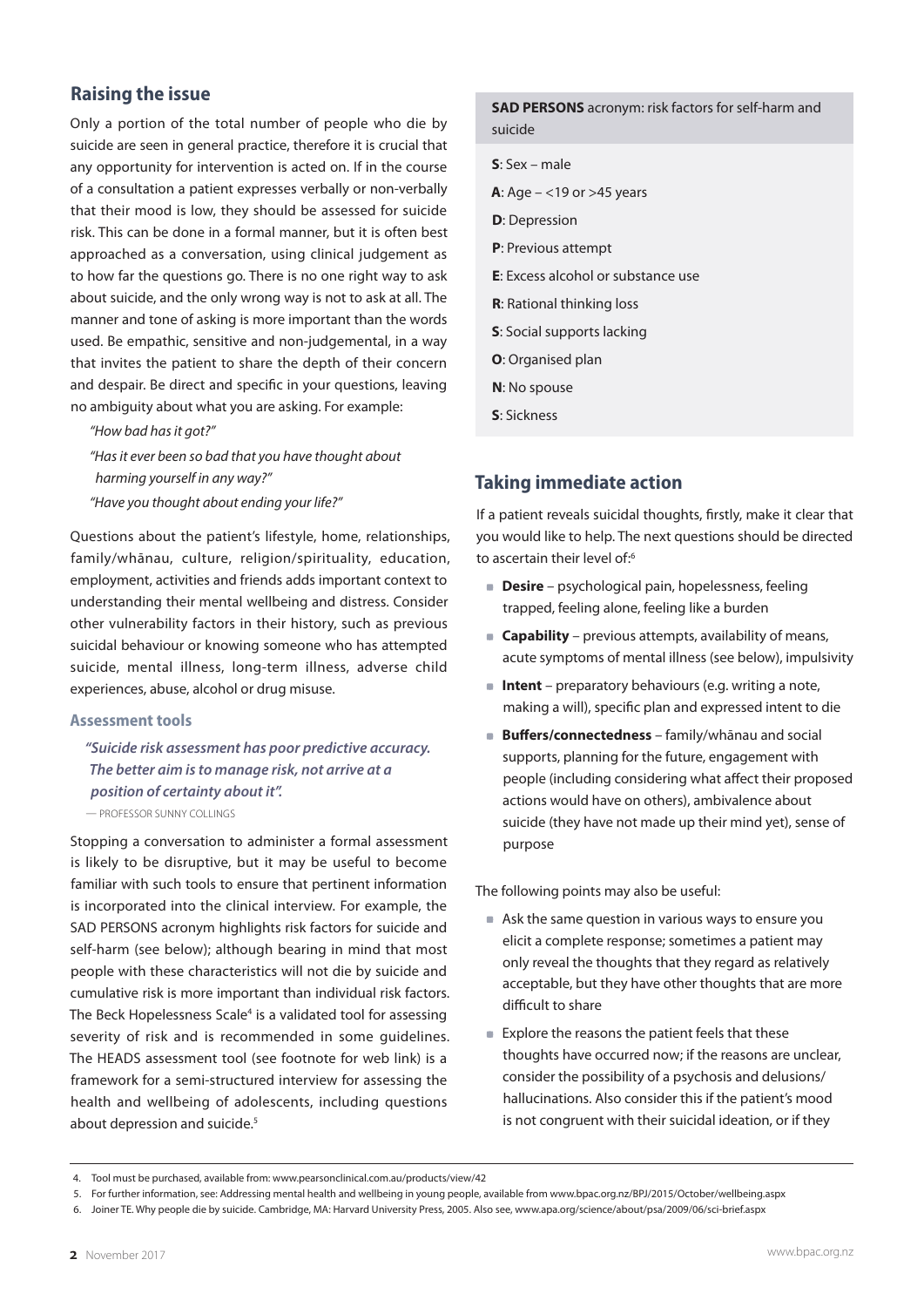## **Effective engagement with young people**

While there are many commonalities in what causes people to experience suicidal thoughts, certain contributing factors may be more likely in young people, such as social isolation/alienation, violence (physical, sexual, emotional), risk-taking behaviour (especially associated with alcohol and drugs), sexual identity and breakdown of romantic relationships. Socioeconomic deprivation increases risk, but an advantaged background should not be seen as excluding any of these contributing factors, and it may accompanied by added risks such as high expectations from family.

Assessment and management of suicidal thoughts in a young person is undertaken in much the same way as for any other patient. However, certain aspects are of greater importance, such as ensuring that they are surrounded by people who can provide support, and engaging with these people to obtain a fuller picture of the patient's wellbeing and social challenges. As appropriate, and with consent, this may include family, teachers, school counsellors and other people who have been involved in the young person's care.

Key points for effective communication with young people include:\*

- Consider their stage of cognitive development when formulating questions and interpreting responses; e.g. can they think abstractly (think about thinking) or think in the future? A non-committal answer may simply reflect their level of complexity of thought rather than indicating a low mood.
- Consider the technique of communicating with a young person using emotions rather than a logical argument
- $\blacksquare$ Build trust before asking questions which require more private/personal answers
- Explain that the information they discuss is confidential, unless you think their safety is at risk, but you will involve them in any decisions about this
- Acknowledge their individual identity from their parent/caregiver; if appropriate, ask the parent to leave the consultation so the young person can speak in private
- **Example 2** Listen without judgement and avoid being perceived as "telling-off" or lecturing
- Be aware that young people may be more impulsive and have a more romanticised view of death than older people.

 $\bullet$  Ideally a young person who is experiencing suicidal thoughts should be referred for an evaluation by a clinician who is skilled in interviewing and working with children and adolescents.

For further information, see: "Addressing mental health and wellbeing in young people", www.bpac.org.nz/BPJ/2015/October/wellbeing.aspx

are severely depressed with elements of psychosis (which may be accompanied by marked psychomotor retardation or agitation).

 $\blacksquare$  If the suicidal thoughts are not current, discuss what has changed since they had these thoughts and whether this change in circumstances is likely to last.

 $\bullet$  If the patient's degree of suicidal ideation and plans is marked, a more detailed mental health assessment is indicated, followed by referral to secondary care mental health services.

*"De-escalating suicide risk can be done by simply asking what is happening for the [patient] that got them to this point and listening non-judgementally. During the course of the conversation there is almost always reference made to things in the [patient's] story that connects them to life. This could be valued relationships, being needed (even by pets), future plans, etc...This can be an opportunity to highlight strengths and help them to realise that while it is very painful to have these feelings, they do pass."* 

— Renee Mathews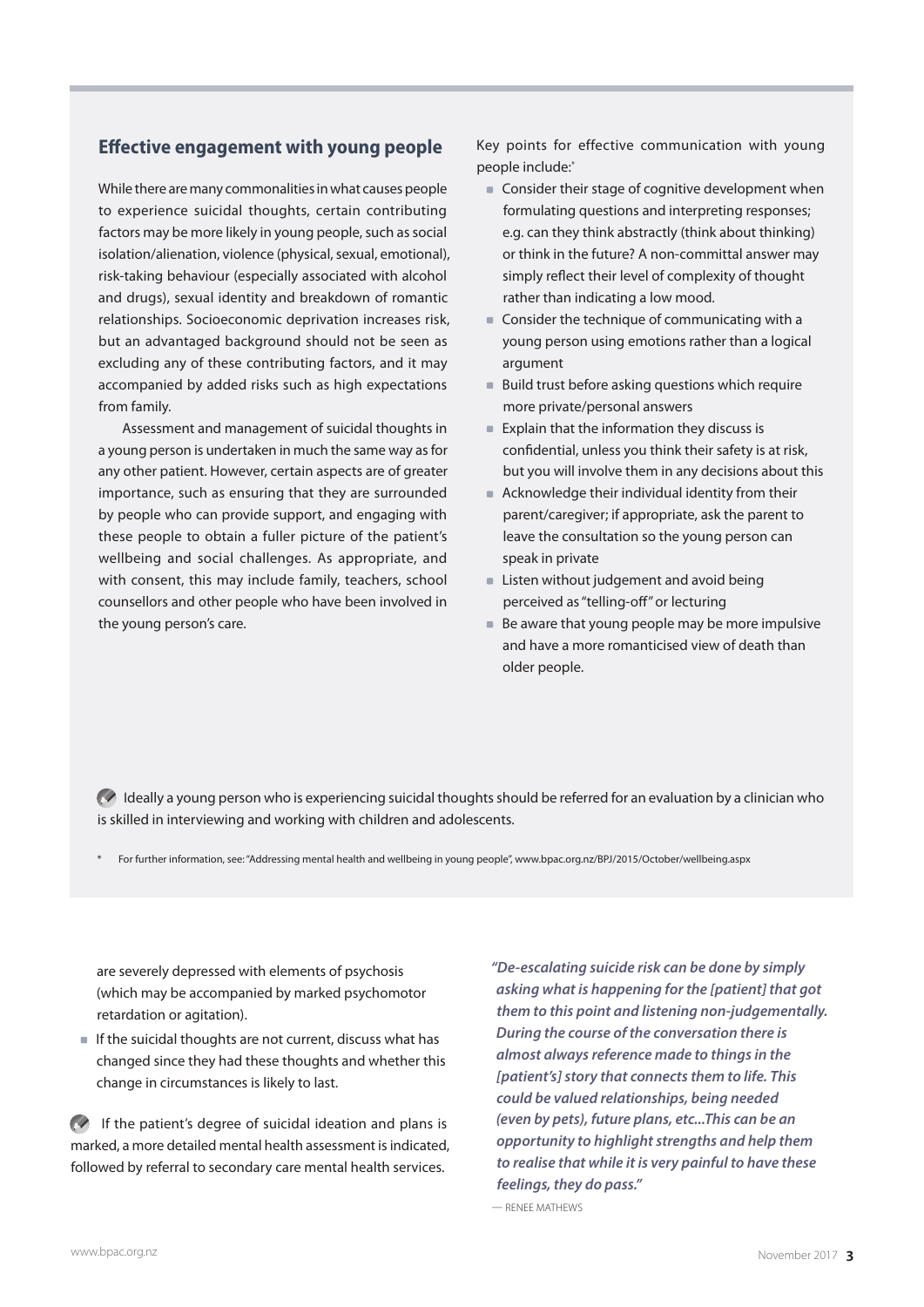#### **Formulating a safety and management plan**

After managing any immediate crisis, the next step is to work with the patient on creating a safety plan. The plan should include professional and social supports that are available at all times if the suicidal thoughts are current, or daily if the thoughts were in the recent past. Include phone numbers for seeking help after hours (e.g. local acute mental health services, help lines such as Lifeline), and identify family or friends that they can rely on (see below).

The plan should also include internal coping strategies that provide a distraction and potential for a sense of pleasure or mastery, e.g. going for a walk, listening to music, playing with a pet. Identify any distressing triggers that can be avoided. Discuss things that the patient could look forward to, e.g. a particular celebration or holiday. Recovery involves building strength and resilience so include aspects in the plan that develop these attributes, e.g. joining a group, reconnecting with a cultural or spiritual background, learning a new skill.

*"Most people who are suicidal have a degree of ambivalence. Talking it through can help people identify and strengthen the reasons to keep living. Sometimes these conversations may need to be*  daily."- PROFESSOR SUNNY COLLINGS

#### **Involving partners and family/whānau**

The patient should be encouraged to confide in their partner, family/whānau or other support person about their suicidal ideation. Young patients require an adult to support them, not just a friend. N.B. in some cases informing a family member will not be appropriate if they are contributing to the suicide risk, e.g. an abusive relationship.

It can sometimes be difficult to facilitate this discussion with a patient as they may be ashamed or embarrassed about revealing their suicidal thoughts. Ask the patient what they think the risks are of them (or you) disclosing their situation to their family. Ask them what they think the benefits would be, and then help them to weigh up the decision. Offer to role play the conversation to make the patient more comfortable with what they, or you, will say.

*"I need to tell someone else in your support circle as I can't help you so well without their support. I can tell them on the phone whilst you are listening in if you like and we can work out what it is you would like me to say. I really need to tell them as I am very concerned about your safety."*

— Dr Sue Bagshaw; Example of a conversation with an adolescent

In the interests of long-term relationships (both the patient's relationship with you and with their family), it is far better to negotiate consent. However, if a patient who is acutely suicidal declines the involvement of others, a clinician may over-ride this in the interests of keeping the patient safe. Note that this authority extends only to the information necessary to keep that person safe.

A statement such as the following can be discussed with patients regarding confidentiality:<sup>7</sup>

*"What you say is confidential, unless I believe that you are at serious risk of harm to yourself, or others. In such a case I will take necessary steps to protect your safety, although wherever possible I will discuss these steps with you before I take them".*

#### **Supporting the supporters**

Many people feel daunted by the thought of supporting a person who is suicidal – what do they say? What if they say the wrong thing? Are they to blame if something goes wrong? These support people require advice and support themselves. The following points may be useful for support people:

- Make a plan with the patient as to what assistance they would like
- Agree on who else can be contacted if things get more difficult or you find yourself unable to cope with the situation or just need a break, e.g. another support person or the mental health crisis team
- Acknowledge the suicidal person's distress, and give them an opportunity to talk about this, the reasons for it and possible solutions, e.g. if there are particular triggers involved
- Be non-judgemental and understanding; realise that the person is experiencing pain just as they would from any severe physical pain, e.g. a broken leg
- Constant enquiry is unlikely to be helpful; provide a listening ear, rather than unsolicited advice
- Encourage joint participation in activities, e.g. playing sports, seeing a movie or concert, socialising with positive people
- Be aware of high risk periods and provide extra support during this time, e.g. meetings with certain people, court appearances
- Stay with them through bad periods, so they know they do not have to cope alone, but make sure you are replaced by someone else at times so you can keep up your strength to keep supporting

 <sup>7.</sup> NZGG and MOH. Assessment and Management of People at Risk of Suicide. 2003. Available from: http://www.health.govt.nz/system/files/documents/publications/ suicide\_guideline.pdf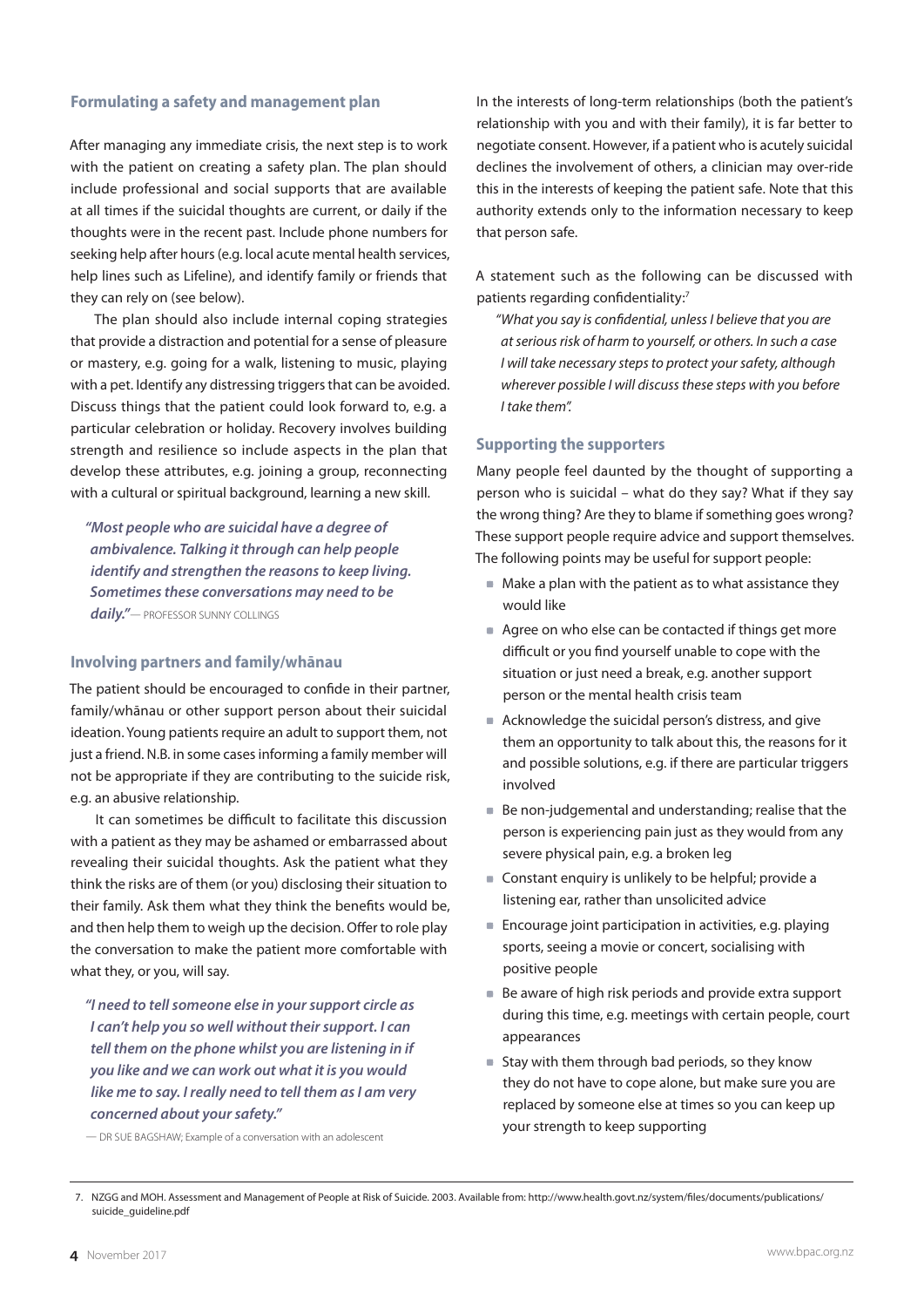*"Basically just listen without judgement and communicate that you are there for them and that they are valued and cared for. A major contributor to suicidal thoughts is feeling alone and a burden to others."* — Renee Mathews

#### **Understanding the warning signs**

There are no reliable methods for detecting when a patient is at imminent risk of suicide. However, there are particular behavioural characteristics that can be warning signs, such as if the patient no longer talks about the future, they have made peace with family and friends, they have given away their possessions or they convey a sense of positivity or happiness as they have made the decision to end their pain. Drug or alcohol intoxication and psychosis (e.g. due to mental illness) increases risk, as does knowing someone who has died by suicide.

*"I worry particularly about those who have lost any hope of things improving in the future, and people who are so strongly self-centred and committed to their suicidal plans that I feel that I have not been able to engage effectively with them in considering alternatives."* — PROFESSOR PETE ELLIS

## **Providing culturally appropriate care**

Culture is an important determinant of mental health. Understanding a patient's cultural identity may provide insights into causes of suicidal thoughts or how these thoughts are communicated. However, do not assume that because a patient has a particular cultural background that they will assign the same personal meaning to their culture as others, or that their culture has a bearing on their suicidal thoughts. Ask patients about their culture and how this plays a role in their life, do they find strength and resilience from their cultural identity and community or is this a contributing factor to their distress?

For Māori, the presentation, explanation and definition of suicidal thoughts may be different from "western views", and it is important to recognise and be respectful of this.<sup>\*</sup> If issues related to Māori culture arise in the conversation, it is strongly recommended to seek input from a Māori health provider (e.g. Kaupapa Māori mental health service – ask your local DHB or PHO for contact details) or kaumātua (elder), as guided by the patient and their whānau. This includes issues such as:

- Breaches of cultural protocol, e.g. tapu
- Loss of mana (identity and cultural status) on a personal or collective level
- **Experiencing the presence of ancestors**

Whānau play an important role in the support and recovery of Māori experiencing suicidal thoughts. Ensure that patients know that whānau (or other support people, e.g. kaumātua) are welcome and encouraged to be present in consultations and be part of developing a treatment plan. Work alongside Māori mental health providers and preferably get to know who you can contact in your area before the need arises.

Each culture is different in their customs, traditions and views of mental health, but the same general principles can be applied: ask about what the patient's culture or spiritual background means to them and if this is contributing to the way they are presently feeling; be open-minded about explanations for suicidal thoughts and mental health; encourage involvement of family and other important support people (e.g. church leaders); and seek guidance and expertise from cultural health providers for any issues that you are unsure about.

For further information, see: "Recognising and managing mental health problems in Māori, www.bpac.org.nz/BPJ/2010/June/mentalhealth.aspx